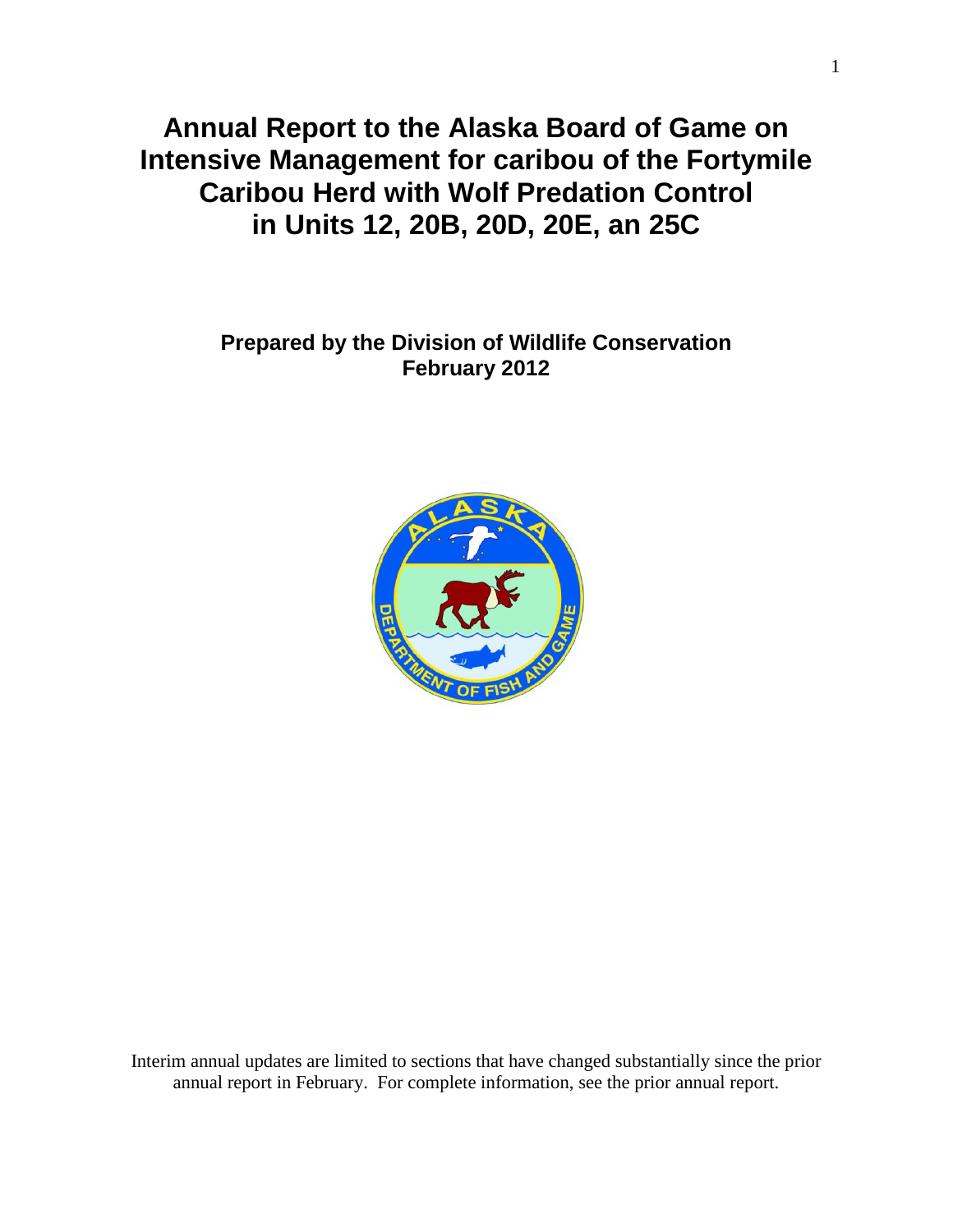### **1) Description of IM Program[1](#page-1-0) and Department recommendation for reporting period**

- A) This report is an interim review  $X$  or renewal evaluation  $\equiv$  for a predation control program authorized by the Alaska Board of Game (Board) under 5 AAC 92.125
- B) Date this report was submitted by the Department to the Board:
	- 1 February X (annual report) 1 August (interim annual update<sup>[2](#page-1-1)</sup>) ) Year 2012
- C) Program name (geographic description/GMU and species/herd): Upper Yukon Tanana Wolf predation Control Program (UYTPCP)
- D) Existing program has \_\_\_ / does not have X an associated *Intensive Management Plan*
- E) Game Management Unit(s) fully or partly included in IM program area: Units 12, 20B, 20D, 20E and 25C\_\_
- F) IM objectives for Fortymile caribou herd (FCH): population size 50,000–100,000 and harvest  $1,000-15,000$ ; for moose in Unit 12 north of the Alaska Highway and all of Unit 20E: population size 8,744–11,116 and harvest 547–1,084
- G) Month and year the current predation control program was originally authorized November 2004 by the Board. Indicate date(s) if renewed: March 2009
- H) Predation control is currently active  $X$  or temporarily inactive  $\quad$  in this IM area
- I) If active, month and year the current predation control program began January 2005 or resumed \_\_\_\_
- J) Indicate if an habitat management program funded by the Department or from other sources is currently active in this IM area  $(Y/N)$  N
- K) Size of IM program area (square miles) and geographic description:  $18,750 \text{ mi}^2$  in that portion of Unit 12 north of the Alaska Highway; that portion of Unit 20D within the Goodpaster River drainage upstream from and including the South Fork Goodpaster River drainage, and within the Healy River, and the Billy and Sand creek drainages; that portion of Unit 20B within the Salcha River drainage upstream from and including the Goose Creek drainage, and within the Middle Fork of the Chena River drainage; all of Unit 20E; and that portion of Unit 25C within the Birch Creek drainage upstream from the Steese Highway bridge, and within the area draining into the south and west bank of the Yukon River upstream from the community of Circle (Fig. 1).

<span id="page-1-1"></span><span id="page-1-0"></span> $1$  For purpose and context of this report format, see appendix.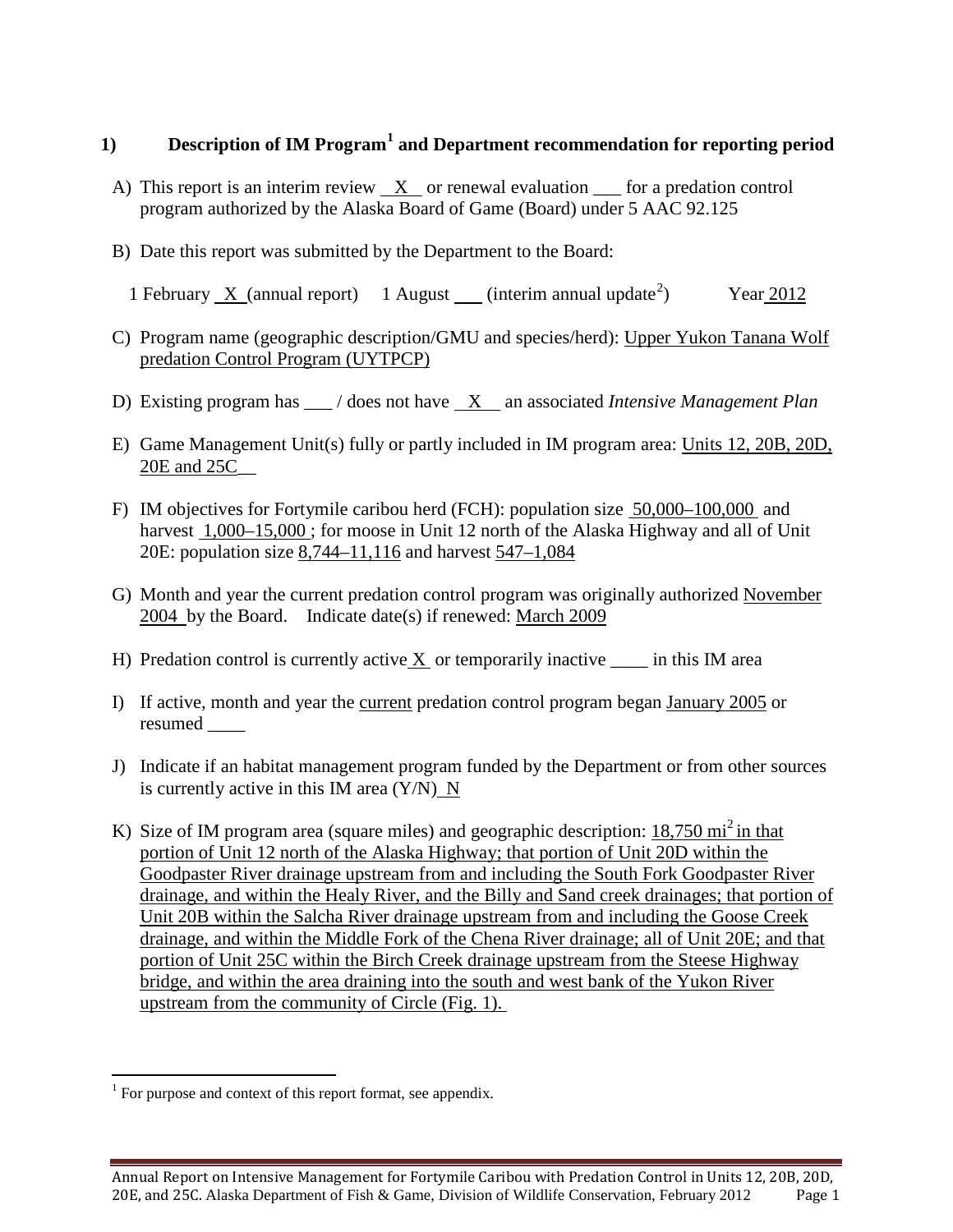

Figure 1. Upper Yukon Tanana Predator Control Program Area (18,750 mi<sup>2</sup>)

L) Size and geographic description of area for assessing ungulate abundance: Caribou-21,787 mi<sup>2</sup> FCH hunt area (Fig. 2); Moose-4,630 mi2 within the Unit 20E West and 20E Central Moose Survey Areas in southern Unit 20E.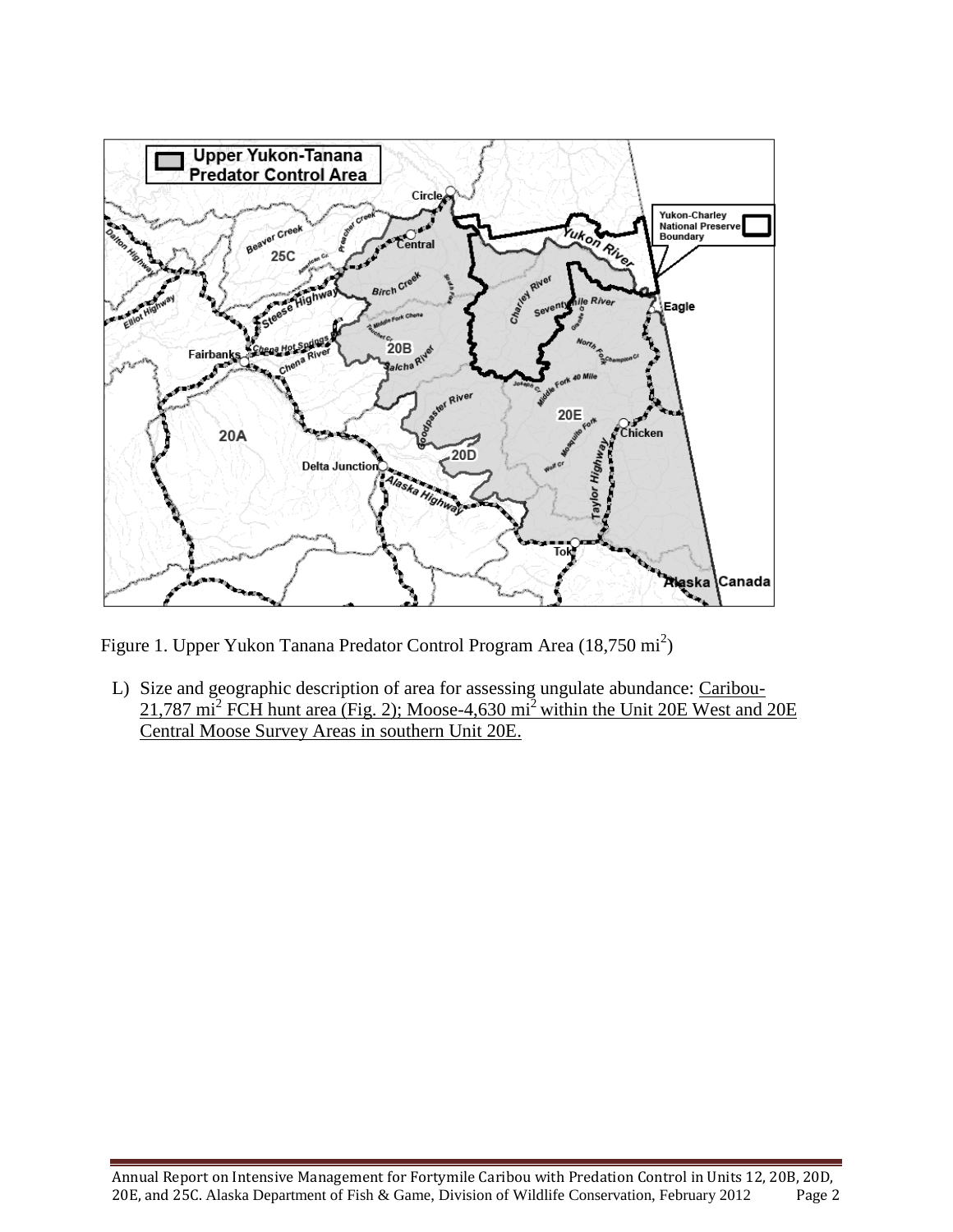

Figure 2. Fortymile Hunt Area (21,787 mi<sup>2</sup>)

- M) Size and geographic description of area for ungulate harvest reporting: Caribou–FCH hunt area  $(21,787 \text{ mi}^2)$ ; Moose–Unit 12 north of the Alaska Highway and all of Unit 20E  $(9,150 \text{ mi}^2)$ .
- N) Size and geographic description of area for assessing predator abundance: Wolf Control Area (WCA)-18,750 mi<sup>2</sup>.
- O) Size and geographic description of predation control area:  $WCA-18,750 \text{ mi}^2$ .
- P) Criteria for evaluating progress toward IM objectives: Caribou and moose abundance and harvest.
- Q) Criteria for success with this program: FCH population =  $50,000-100,000$  and harvest = 1,000–15,000 caribou; moose population in Unit 12 north of the Alaska Highway and in all of Unit 20E population =  $8,744-11,116$  and harvest =  $547-1,084$  moose.
- R) **Department recommendation for IM program in this reporting period**: continue program (details provided in section 5)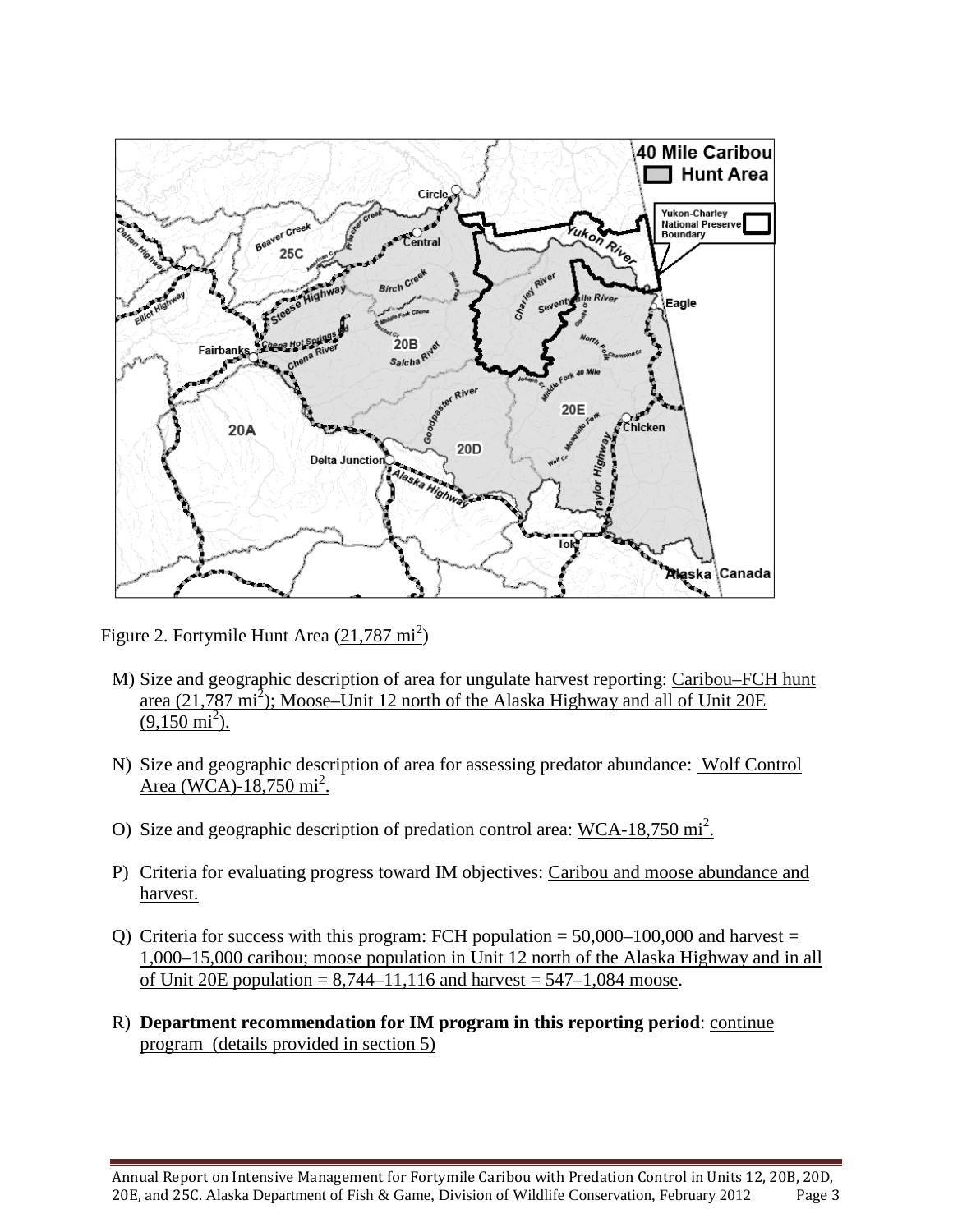### **2) Prey data**

Date(s) and method of most recent [fall/spring] abundance assessment Caribou–June 2010 photo census; Moose–November 2011 geospatial moose population survey.

Compared to IM area, was a similar trend and magnitude of difference in abundance observed in nearby non-treatment area(s) since program inception Non-Treatment Area Not Established (Y/N) and in the last year Non-Treatment Area Not Established (Y/N)?

Date(s) of most recent age and sex composition survey Caribou – October 2011 composition survey; Moose – November 2011geospacial moose population survey

Compared to IM area, was a similar composition trend and magnitude of difference in composition observed in nearby non-treatment area(s) since program inception Non-Treatment Area Not Established (Y/N) and in the last year Non-Treatment Area Not Established (Y/N)?

**Table 1a**. Fortymile Caribou Herd (FCH) abundance, age and sex composition in FCH hunt area since the herd was added to the control program in year 3. A regulatory year is 1 July to 30 June (e.g, RY10 is 1 July 2010 to 30 June 2011).

|                                          | Regulatory |                       |        |              | Composition (number per 100 cows) |  |
|------------------------------------------|------------|-----------------------|--------|--------------|-----------------------------------|--|
| Period                                   | Year       | Abundance             | Calves | <b>Bulls</b> | Total $n$                         |  |
| Year 1                                   | 2004-2005  |                       |        |              |                                   |  |
| Year 2                                   | 2005-2006  |                       |        |              |                                   |  |
| Year 3                                   | 2006–2007  | $43,837$ <sup>a</sup> | 34     | 43           | 4,995                             |  |
| Year 4                                   | 2007-2008  | $44,673^{\circ}$      | 37     | 36           | 5,228                             |  |
| Year 5                                   | 2008-2009  | $46,510^{b}$          | 33     | 37           | 4,119                             |  |
| Year 6                                   | 2009-2010  | $51,675^{\mathrm{b}}$ | 34     | 59           | 4,503                             |  |
| Year 7                                   | 2010-2011  |                       | 32     | 43           | 7,169                             |  |
| Year 8                                   | 2011-2012  |                       | 25     | 42           | 3,949                             |  |
| <sup>a</sup> Modeled population estimate |            |                       |        |              |                                   |  |

<sup>b</sup>Minimum population estimate from photo census

Describe trend in abundance or composition: 2–4% annual rate of increase during RY06–RY09, based on modeling and photo census results

**Table 1b**. Moose abundance, age and sex composition in Unit 20E West and 20E Central moose survey areas in southern Unit 20E since program implementation in year 1 to year 8. A regulatory year is 1 July to 30 June (e.g, RY10 is 1 July 2010 to 30 June 2011).

|               | <b>Regulatory</b> |                              |               |              | <b>Composition (number per 100 cows)</b> |
|---------------|-------------------|------------------------------|---------------|--------------|------------------------------------------|
| <b>Period</b> | Year              | <b>Abundance (variation)</b> | <b>Calves</b> | <b>Bulls</b> | Total <i>n</i>                           |
| Year 1        | 2004–2005         | 2268 (90% CI $\pm$ 17%)      | 24            | 55           | 516                                      |
| Year 2        | $2005 - 2006$     | 2913 (90% CI $\pm$ 14%)      | 23            | 52           | 887                                      |
| Year 3        | 2006–2007         | 3352 (90% CI±15%)            | 31            | 42           | 1104                                     |

Annual Report on Intensive Management for Fortymile Caribou with Predation Control in Units 12, 20B, 20D, 20E, and 25C. Alaska Department of Fish & Game, Division of Wildlife Conservation, February 2012 Page 4 20E, and 25C. Alaska Department of Fish & Game, Division of Wildlife Conservation, February 2012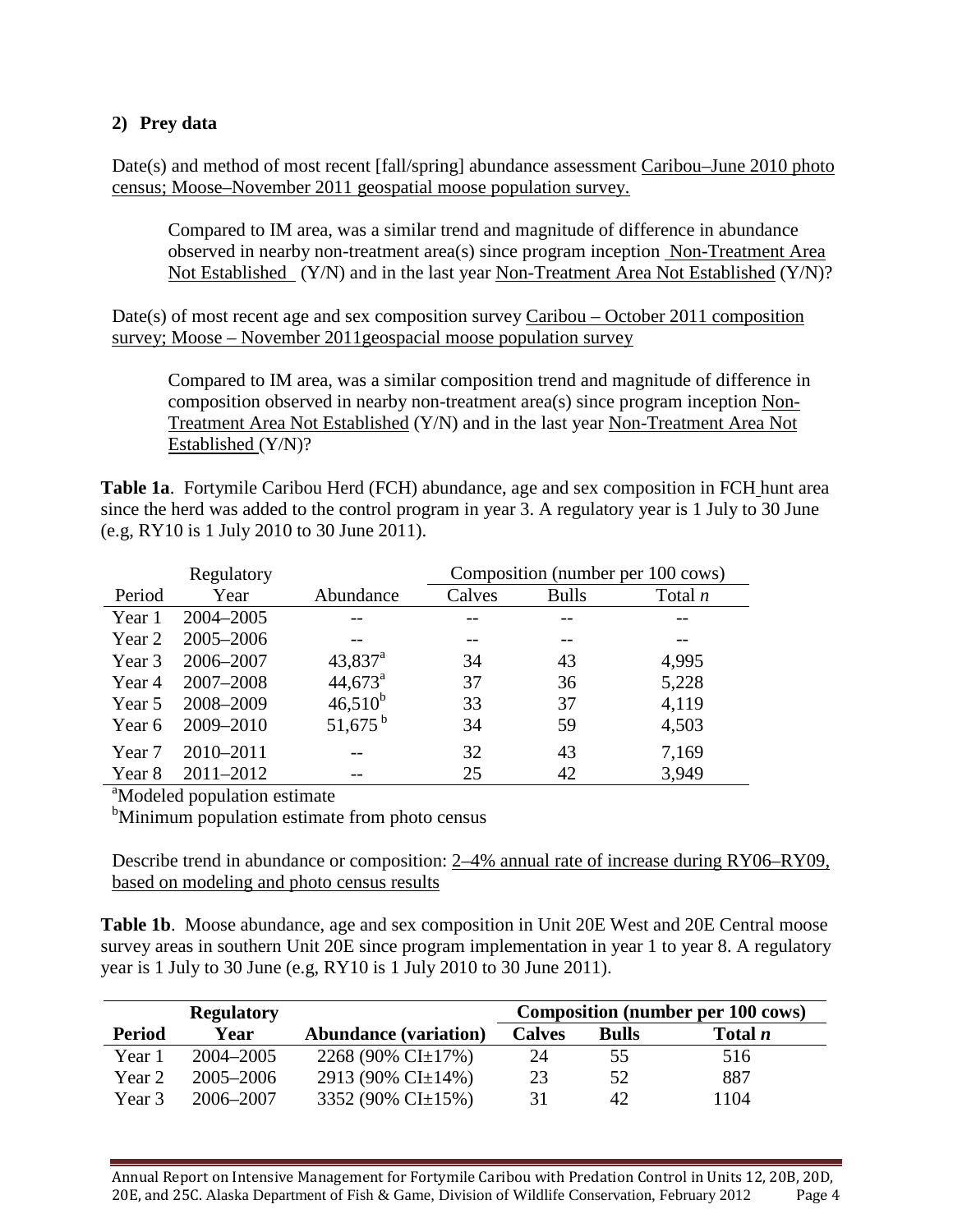|               | <b>Regulatory</b> |                              |               |              | <b>Composition (number per 100 cows)</b> |
|---------------|-------------------|------------------------------|---------------|--------------|------------------------------------------|
| <b>Period</b> | Year              | <b>Abundance (variation)</b> | <b>Calves</b> | <b>Bulls</b> | Total <i>n</i>                           |
| Year 4        | 2007-2008         | 3469 (90% CI±14%)            | 26            | 48           | 935                                      |
| Year 5        | 2008-2009         | 3147 (90% CI $\pm$ 11%)      | 28            | 60           | 865                                      |
| Year 6        | 2009-2010         | 3950 (90% CI±12%)            | 30            | 58           | 1046                                     |
| Year 7        | $2010 - 2011$     | 3894 (90% CI±15%)            | 28            | 70           | 987                                      |
| Year 8        | $2011 - 2012$     | 4148 (90% CI $\pm$ 16%)      | 14            | 67           | 1071                                     |

Describe trend in abundance or composition [*statistical or other evidence*]: Moose have increased during RY04–RY11 based upon point estimates with non-overlapping 90% confidence intervals in RY04 and RY11.

**Table 2a**. Fortymile Caribou harvest in FCH hunt area since the herd was added to the control program in year 3. A regulatory year is 1 July to 30 June (e.g, RY11 is 1 July 2011 to 30 June 2012). Methods for estimating unreported harvest are described in Survey and Inventory reports.

|                  |            |      | Reported |            |           |       |         |
|------------------|------------|------|----------|------------|-----------|-------|---------|
|                  | Regulatory |      |          |            | Estimated |       | Total   |
| Period           | Year       | Male | Female   | Unreported | Illegal   | Yukon | harvest |
| Year 1           | 2004-2005  |      |          |            |           |       |         |
| Year 2           | 2005-2006  |      |          | --         |           |       |         |
| Year 3           | 2006-2007  | 601  | 247      | 10         | 10        | 5     | 873     |
| Year 4           | 2007-2008  | 746  | 262      | 10         | 10        | 5     | 1033    |
| Year 5           | 2008-2009  | 696  | 217      | 10         | 10        | 10    | 913     |
| Year 6           | 2009-2010  | 891  | 192      | 10         | 10        | 20    | 1083    |
| Year 7           | 2010-2011  | 636  | 89       | 10         | 10        | 5     | 750     |
| Year $8^{\circ}$ | 2011-2012  | 918  | 103      | 10         | 10        | 5     | 1046    |

<sup>a</sup>Preliminary data.

Describe trend in harvest: Harvest controlled by fixed annual harvest quota. Annual quota was 850 during RY06–RY09, 795 in RY10, and 1000 in RY11.

Describe any other harvest related trend if appropriate: None.

Table 2b. Moose harvest in Unit 12 north of the Alaska Highway and all of Unit 20E since program implementation in year 1 to year 8. A regulatory year is 1 July to 30 June (e.g, RY11 is 1 July 2011 to 30 June 2012). Methods for estimating unreported harvest are described in Survey and Inventory reports.

|               |                        | <b>Reported</b> |                   | <b>Estimated</b>  |                |                      |
|---------------|------------------------|-----------------|-------------------|-------------------|----------------|----------------------|
| <b>Period</b> | $\mathbf{R}\mathbf{Y}$ | <b>Male</b>     | <b>Female</b>     | <b>Unreported</b> | <b>Illegal</b> | <b>Total harvest</b> |
| Year 1        | 2004–2005              | 86              |                   | $0 - 5$           | $5 - 10$       | $91 - 101$           |
| Year 2        | $2005 - 2006$          | 123             |                   | $0 - 5$           | $5 - 10$       | $128 - 138$          |
| Year 3        | 2006-2007              | 141             |                   | $0 - 5$           | $5 - 10$       | $147 - 157$          |
| Year 4        | 2007-2008              | 151             | $\mathbf{\Omega}$ | $0 - 5$           | $5 - 10$       | $156 - 166$          |
| Year 5        | 2008-2009              | 189             | $\mathbf{\Omega}$ | $0 - 5$           | $5 - 10$       | 194-204              |

Annual Report on Intensive Management for Fortymile Caribou with Predation Control in Units 12, 20B, 20D, 20E, and 25C. Alaska Department of Fish & Game, Division of Wildlife Conservation, February 2012 Page 5 20E, and 25C. Alaska Department of Fish & Game, Division of Wildlife Conservation, February 2012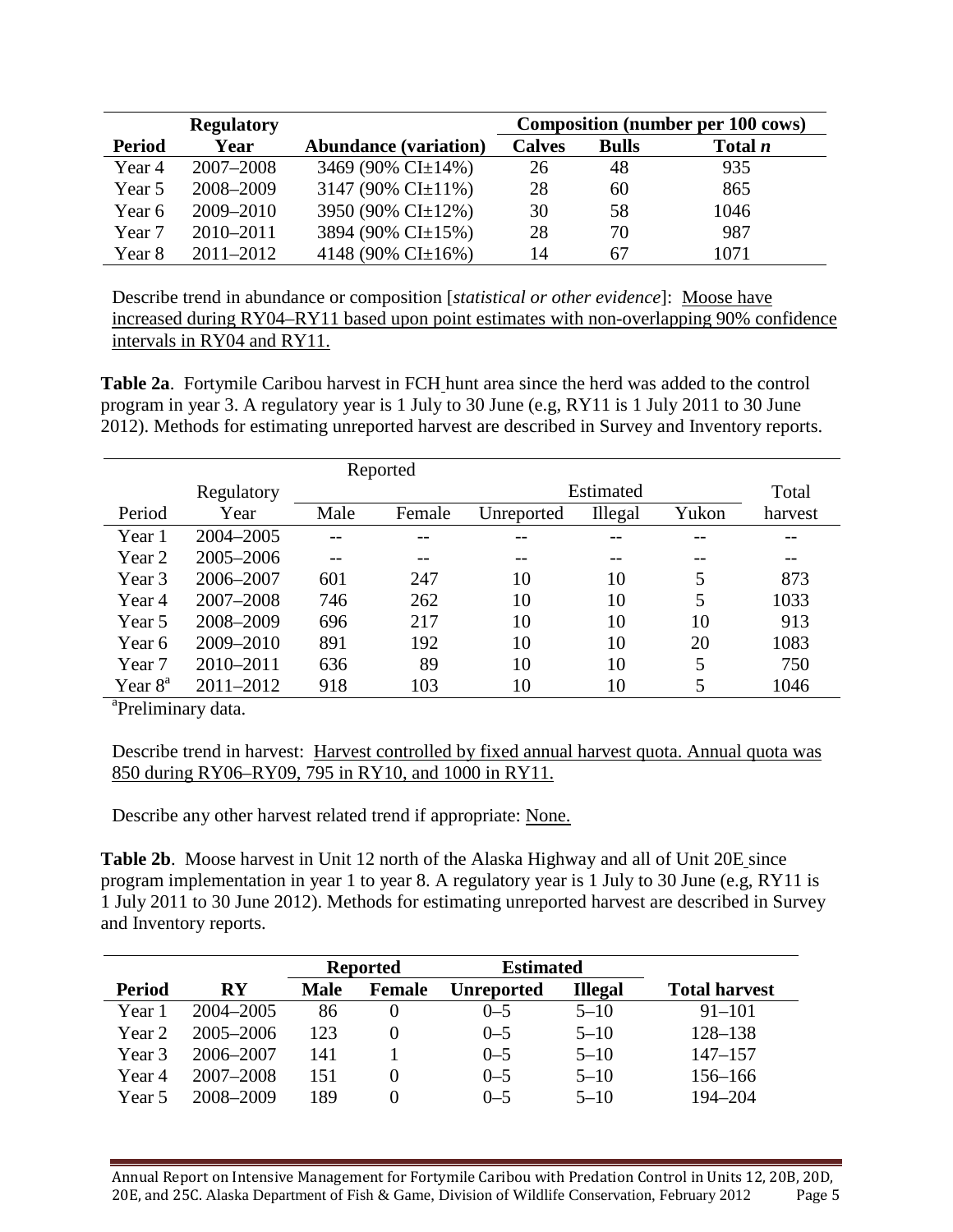|                               | Year $6 \quad 2009 - 2010$    | 180 |  | $(1 - 5)$ | $5 - 10$ | $185 - 195$ |
|-------------------------------|-------------------------------|-----|--|-----------|----------|-------------|
|                               | Year 7 $2010-2011$            | 184 |  | $(1 - 5)$ | $5 - 10$ | 189–199     |
|                               | <sup>a</sup> Year 8 2011–2012 | 212 |  | $(1 - 5)$ | $5 - 10$ | 217–227     |
| <sup>a</sup> Droliminary data |                               |     |  |           |          |             |

<sup>a</sup>Preliminary data.

Describe trend in harvest: Harvest increased during RY04–RY11.

Describe any other harvest related trend if appropriate (e.g., harvest per unit effort): None

# **3) Predator data**

Date(s) and method of most recent spring abundance assessment for wolves: May 2010 combination of aerial reconnaissance survey (March 16–18, 2010), predator control permittee and trapper interviews (winter 2009–2010), anecdotal observations by Department staff (Oct. 2009–May 2010), and trapper/hunter harvest records.

Date(s) and method of most recent fall abundance assessment for wolves: October 2011-ADF&G Pred–Prey model which uses the relationship between spring wolf, moose and caribou population sizes to predict a likely growth rate for the wolf population from spring to fall. Mathematical equations which define model functions were taken from published predator–prey studies.

Other research or evidence of trend or abundance status in wolves: None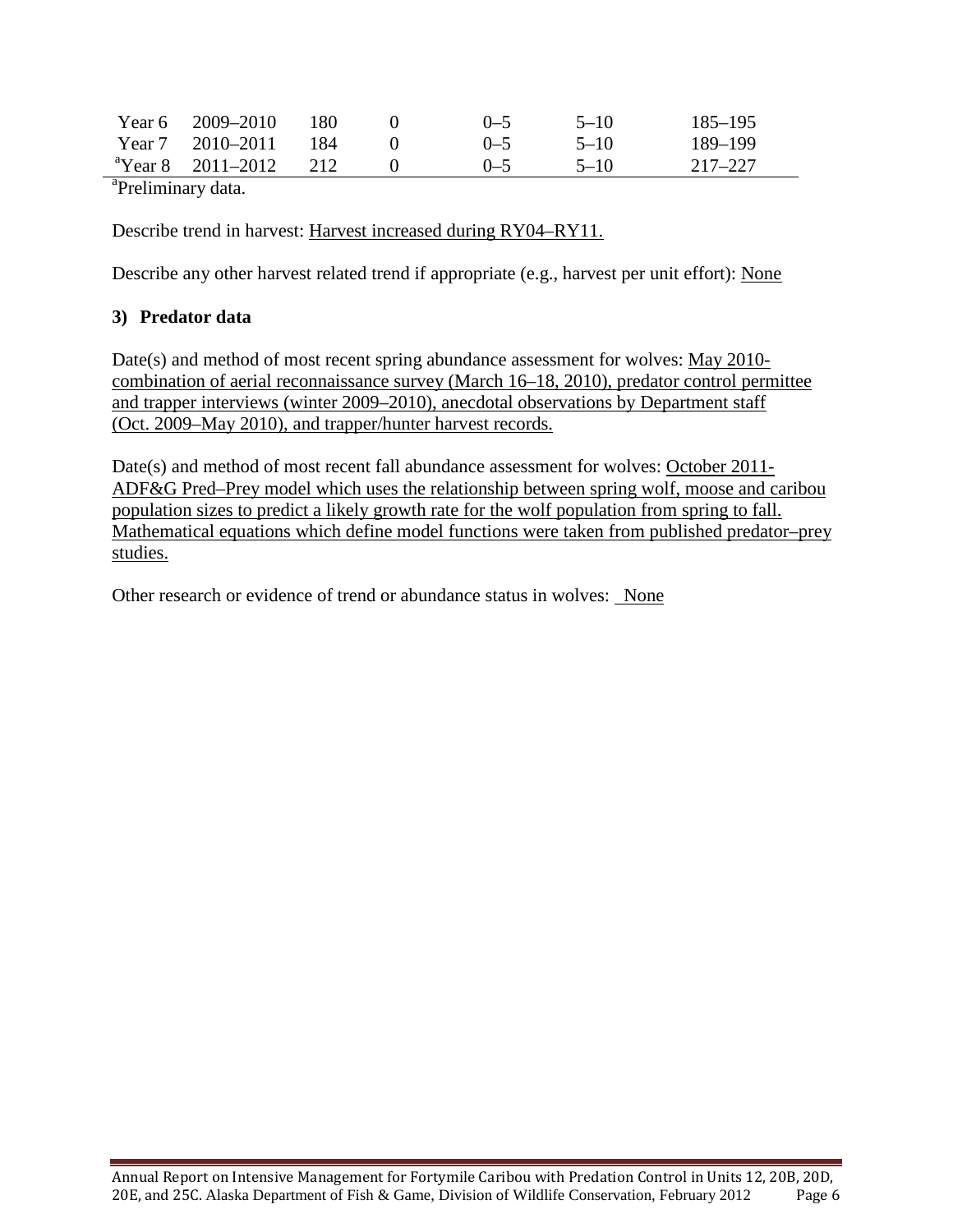**Table 3**. Wolf abundance and removal in Wolf Control Area (WCA). Removal objective is 60– 80% of pre-control fall abundance in year 1 of wolf predation control program, so estimated or confirmed number remaining by 1 May each regulatory year in the WCA must be at least 88. Regulatory year is 1 July to 30 June (e.g, RY11 is 1 July 2011 to 30 June 2012).

|               |                           | Fall                 | <b>Harvest</b><br>removal |             | Dept.              | <b>Public</b>      |                         | <b>Spring</b>              |
|---------------|---------------------------|----------------------|---------------------------|-------------|--------------------|--------------------|-------------------------|----------------------------|
| <b>Period</b> | <b>Regulatory</b><br>Year | abundance<br>(range) | Trap                      | Hunt        | control<br>removal | control<br>removal | <b>Total</b><br>removal | abundance<br>$(range)^{a}$ |
| Year 1        | 2004-2005                 | $380^{bc}$           | 52                        | 23          | N/A                | 60                 | 135                     | 245                        |
|               |                           | $(350 - 410)$        |                           |             |                    |                    |                         | $(215 - 275)$              |
| Year 2        | 2005-2006                 | $335^{\circ}$        | 58                        | 10          | N/A                | 17                 | 85                      | 250                        |
|               |                           | $(300 - 370)$        |                           |             |                    |                    |                         | $(215 - 285)$              |
| Year 3        | 2006-2007                 | $362^{\circ}$        | 73                        | 7           | N/A                | 23                 | 103                     | 259                        |
|               |                           | $(300 - 425)$        |                           |             |                    |                    |                         | $(197 - 322)$              |
| Year 4        | 2007-2008                 | $382^{\circ}$        | 57                        | 14          | N/A                | 27                 | 98                      | 284                        |
|               |                           | $(366 - 398)$        |                           |             |                    |                    |                         | $(268 - 300)$              |
| Year 5        | 2008-2009                 | $372^d$              | 82                        | 11          | 84                 | 49                 | 226                     | 146                        |
| Year 6        | 2009-2010                 | $235^{\circ}$        | 31                        | 4           | 15                 | 10                 | 60                      | 175                        |
| Year 7        | 2010-2011                 | $274^{\circ}$        | 26                        | 11          | $\overline{0}$     | 25                 | 62                      | 212                        |
|               |                           | $(262 - 285)$        |                           |             |                    |                    |                         | $(200 - 223)$              |
| Year 8        | 2011-2012                 | $329^\circ$          | $0^{\rm f}$               | $3^{\rm f}$ | $3^f$              | $2^{\rm f}$        | $8^{\rm f}$             | N/A                        |
|               |                           | $(315-342)$          |                           |             |                    |                    |                         |                            |

 ${}^{a}$ Fall estimate minus all know wolf kills.

 ${}^{b}$ Pre-control population estimate.

Fall modeled estimate.

<sup>d</sup>Revised fall modeled estimate using results from a March 2009 reconnaissance survey and RY08 removal data. The original fall modeled estimate was 393-431.

Revised fall modeled estimate using results from a March 2010 reconnaissance survey and RY09 removal data. The original fall modeled estimate was 262-299.

Preliminary data.

### **4) Habitat data and nutritional condition of prey species**

Where active habitat enhancement is occurring or was recommended in the *Intensive Management Plan*, describe progress toward objectives: No active habitat enhancement.

**Table 5a**. Nutritional indicators for Fortymile Caribou in FCH hunt area since the herd was added to the control program in year 3. A regulatory year is 1 July to 30 June (e.g, RY10 is 1 July 2010 to 30 June 2011).

| <b>Period</b> | <b>Regulatory</b><br>Year | <b>Spring Birthrates (%</b><br>of cows $\geq$ 36 months<br>that gave birth) |
|---------------|---------------------------|-----------------------------------------------------------------------------|
| Year 1        | 2004-2005                 |                                                                             |
| Year 2        | 2005-2006                 |                                                                             |
| Year 3        | 2006-2007                 | 89                                                                          |
| Year 4        | 2007-2008                 | 90                                                                          |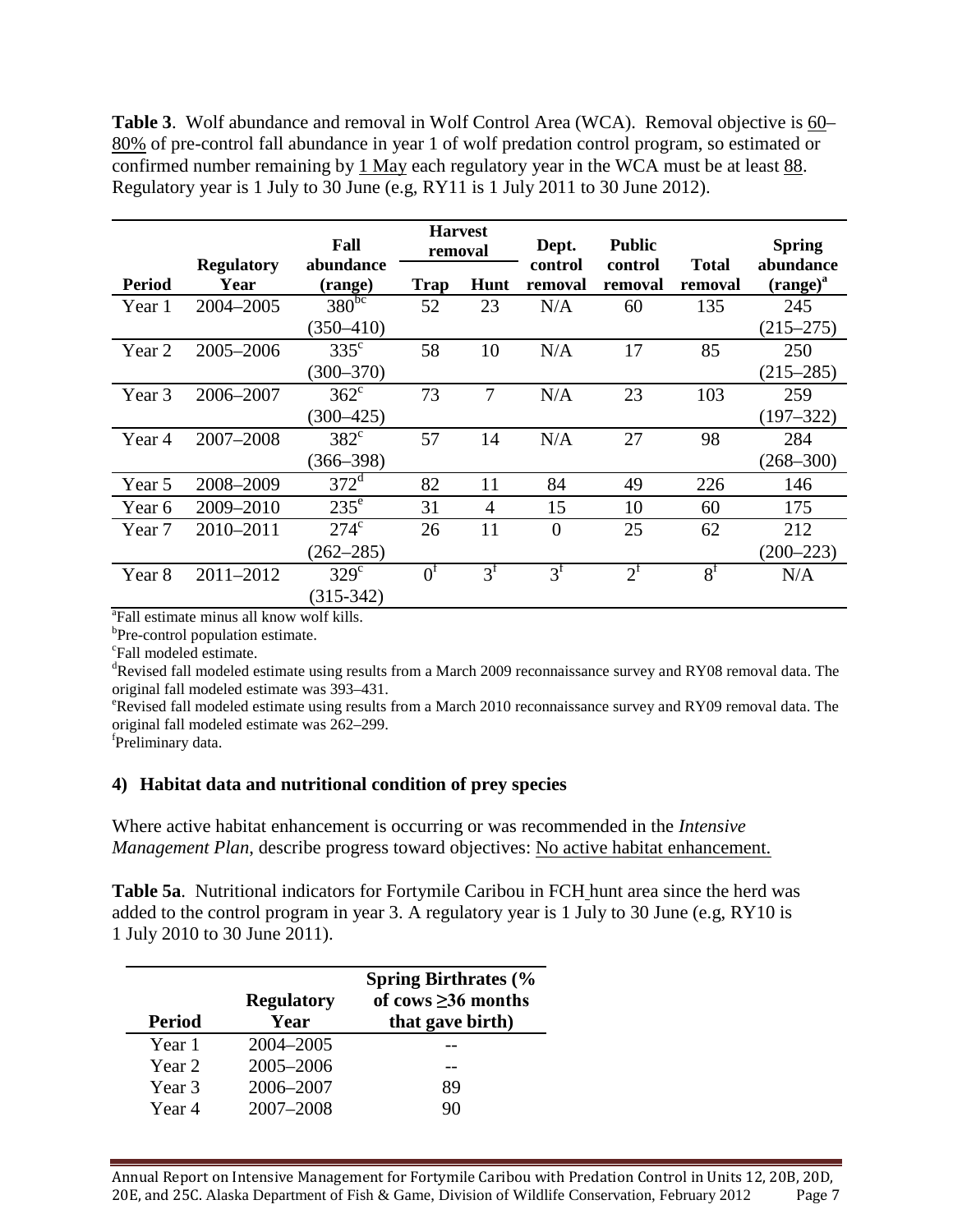| Year 5 | 2008–2009     | 70 |
|--------|---------------|----|
| Year 6 | 2009–2010     | 70 |
| Year 7 | $2010 - 2011$ | 86 |

**Table 5b**. Nutritional indicators for moose in Unit 20E West and 20E Central moose survey areas in southern Unit 20E since program implementation in year 1 to year 7. A regulatory year is 1 July to 30 June (e.g, RY11 is 1 July 2010 to 30 June 2012).

|        |                   | <b>Twinning Rates (% of</b> |
|--------|-------------------|-----------------------------|
|        | <b>Regulatory</b> | cows observed with          |
| Period | Year              | calf that had twins)        |
| Year 1 | 2004-2005         | 24                          |
| Year 2 | 2005-2006         | 47                          |
| Year 3 | 2006-2007         | 27                          |
| Year 4 | 2007-2008         | 17                          |
| Year 5 | 2008-2009         | 41                          |
| Year 6 | 2009-2010         | 22.                         |
| Year 7 | 2010-2011         | 21                          |

#### **5) Department recommendations for annual evaluation (1 February) following Year 7 for UYTPCP**

Has progress toward defined criteria been achieved? Yes. The FCH increased at 2–4% annually during RY06–RY09, based on modeling and photo census results. Moose abundance increased within the combined Unit 20E West and 20E Central Moose Survey Areas in southern Unit 20E during RY04–RY11, based point estimates with non-overlapping 90% confidence intervals in RY04 and RY11. Moose harvest increased during RY04–RY11.

Has achievement of success criteria occurred? Caribou – Yes. The caribou population estimate of 51,675 is within the IM population objective of 50,000–100,000. Moose – No.

Recommendation for Predation Control: Continue as currently being conducted.

# **6) Appendix: Purpose and context of Department Report**

This document provides a standard format for area biologists in the Alaska Department of Fish and Game (Department) to periodically report on progress in intensive management (IM) programs with predation control to the public and the Alaska Board of Game (Board). Predation control programs are authorized in Title 5, Chapter 92, Section 125 of the Alaska Administrative Code (5 AAC 92.125). The Department Report is premised on the 10 November 2010 draft *Guidelines for intensive management of big game in Alaska*, which describes the legal background, scientific principles, and management factors of producing and maintaining elevated harvests of ungulates (caribou, deer, or moose) in selected areas of Alaska. For IM programs initiated or renewed after 1 January 2012, the intent is that details of rationale, decision criteria involving public process and other biological and management factors for specific IM programs will be found in the corresponding *Intensive Management Plan*.